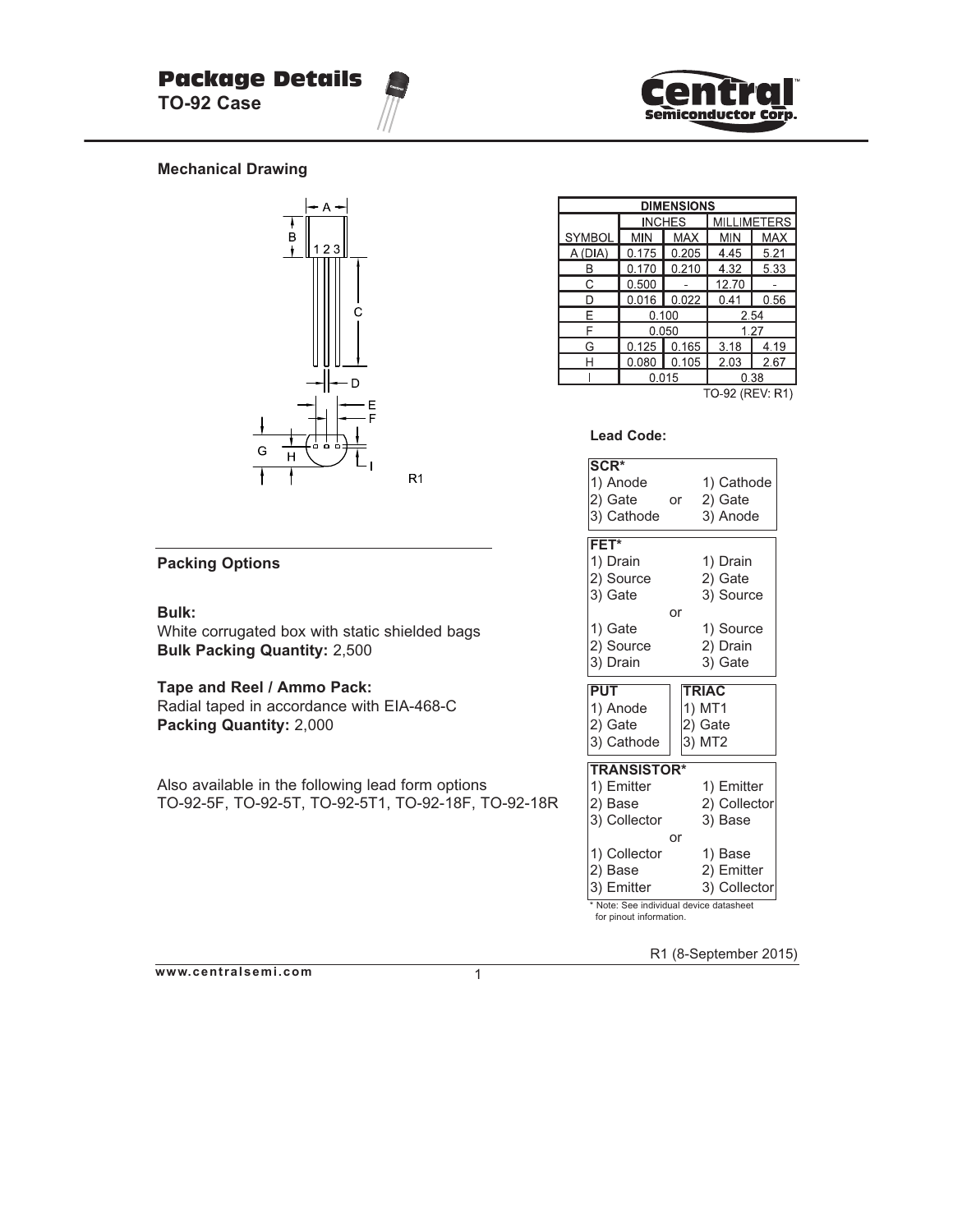## **Tape and Reel Specifications**

## **1.0. Purpose:**

This specification defines the tape and reel packaging requirements for TO-92 devices. Devices supplied to this specification are taped in accordance with Electronic Industries Association Standard EIA-468-C.

## **2.0 Requirements:**

- 2.1 Tape and Reel Requirements: Devices to be taped and reeled in accordance with Figures 2 and 3.
- 2.2 Style Type: A suffix is added to part number to indicate Style Type. Example: CS92B TRE (CS92B taped and reeled in accordance with STYLE E). Note: STYLE E is preferred.
- 2.3 Packaging Base: Devices to be taped 2000 pieces per reel.



FIGURE 1. PHYSICAL DIMENSIONS ALL DIMENSIONS IN INCHES (mm).

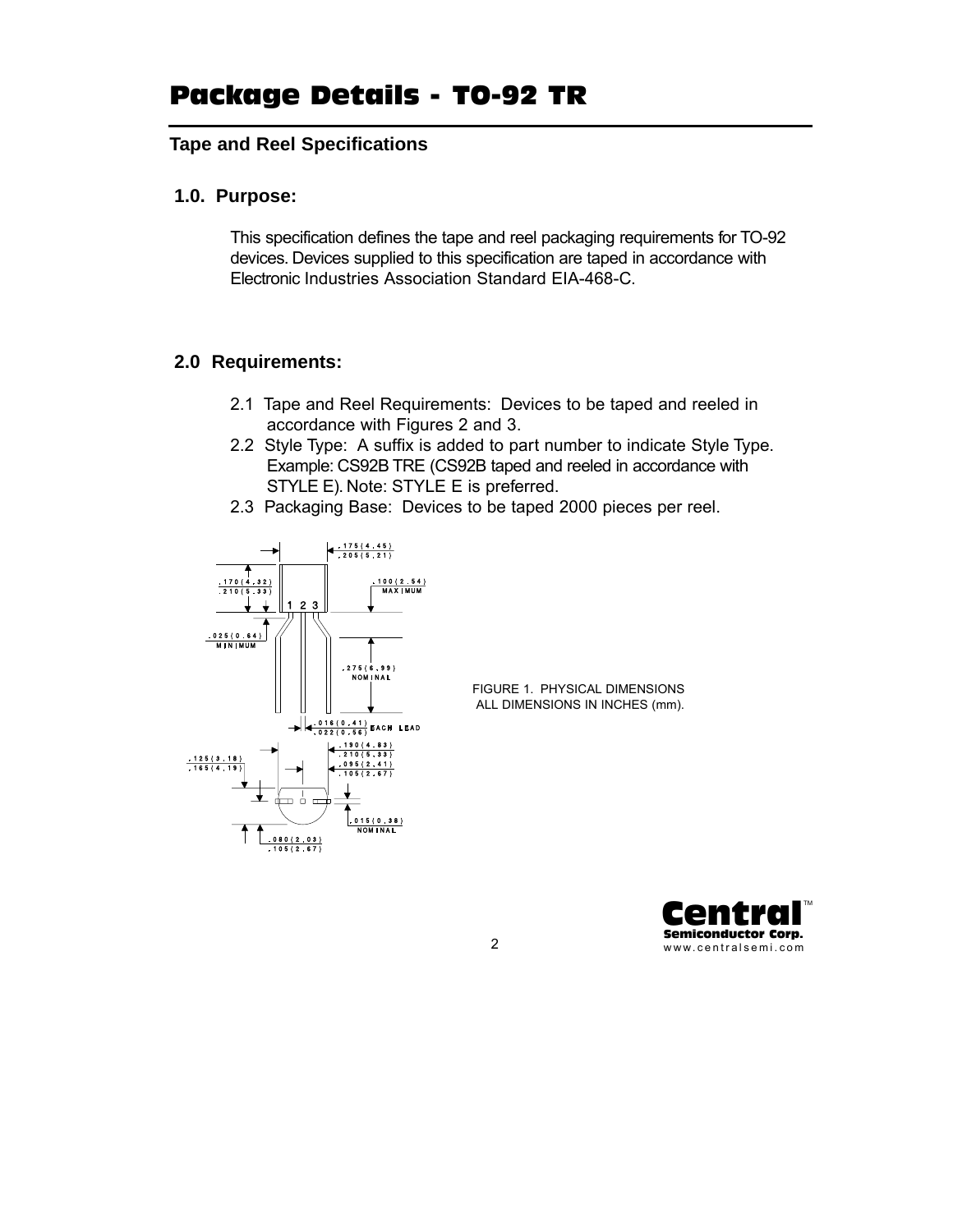# Package Details - TO-92 TR

## **Tape and Reel Specifications**

(Continued)



|                |                                     | <b>INCHES</b> |            | ΜМ         |            |                |
|----------------|-------------------------------------|---------------|------------|------------|------------|----------------|
| SYMBOL         | <b>DESCRIPTION</b>                  | <b>MIN</b>    | <b>MAX</b> | <b>MIN</b> | <b>MAX</b> | <b>NOTE</b>    |
| A              | FRONT TO REAR DEFLECTION            | ---           | 0.039      |            | 1.0        | 1              |
| A1             | LEFT TO RIGHT DEFLECTION            |               | 0.039      |            | 1.0        |                |
| D              | FEED HOLE DIAMETER                  | 0.15          | 0.17       | 3.8        | 4.2        |                |
| F <sub>1</sub> | <b>COMPONENT LEAD PITCH</b>         | 0.09          | 0.11       | 2.4        | 2.9        | 6              |
| F <sub>2</sub> | <b>COMPONENT LEAD PITCH</b>         | 0.09          | 0.11       | 2.4        | 2.9        | 6              |
| H              | FEED HOLE TO BOTTOM OF COMPONENT    | 0.75          | 0.79       | 19.0       | 20.0       |                |
| H1             | <b>HEIGHT OF SEATING PLANE</b>      | 0.61          | 0.65       | 15.5       | 16.5       | $\overline{2}$ |
| H <sub>2</sub> | <b>HEIGHT OF FEED HOLE LOCATION</b> | 0.33          | 0.37       | 8.5        | 9.5        | 7,8            |
| P              | FEED HOLE PITCH                     | 0.49          | 0.51       | 12.5       | 12.9       | 3              |
| P <sub>1</sub> | CENTER OF SEATING PLANE LOCATION    | 0.23          | 0.26       | 5.95       | 6.75       |                |
| т              | <b>CARRIER TAPE THICKNESS</b>       | 0.015         | 0.027      | 0.38       | 0.68       | 4              |
| T1             | <b>OVERALL TAPE THICKNESS</b>       | 0.020         | 0.035      | 0.50       | 0.90       |                |
| Т2             | TOTAL TAPED PACKAGE THICKNESS       |               | 0.057      |            | 1.44       | 4              |
| W              | <b>CARRIER TAPE WIDTH</b>           | 0.69          | 0.75       | 17.5       | 19.0       |                |
| W1             | ADHESIVE TAPE WIDTH                 | 0.20          | 0.28       | 5.0        | 7.0        | 5              |
| W <sub>2</sub> | <b>LEAD ENCLOSURE</b>               | 0.18          | ---        | 4.5        |            |                |
| W <sub>3</sub> | ADHESIVE TAPE POSITION              |               | 0.020      |            | 0.5        | 5              |

NOTES: 1) MAXIMUM ALIGNMENT DEVIATION BETWEEN LEADS NOT TO BE GREATER THAN 0.2mm.

2) AS ILLUSTRATED, THE CLEARANCE TO THE LEAD STANDOFF FORM SHALL BE DEFINED TO THE POINT OF RADIUS FOR THE STANDOFF FORM.<br>3) MAXIMUM CUMULATIVE VARIATION BETWEEN TAPE FEED HOLES SHALL NOT EXCEED 1.0mm IN 20 PITCHES.<br>4) OVE

5) HOLDDOWN TAPE NOT TO EXTEND BEYOND THE EDGES OF CARRIER TAPE AND THERE SHALL BE NO EXPOSURE OF ADHESIVE.

6) NO MORE THAN 0.1% MISSING AND NO CONSECUTIVE MISSING COMPONENTS PER REEL IS PERMITTED.<br>7) A TAPE LEADER AND TRAILER, HAVING AT LEAST 3 SPROCKET HOLES IS REQUIRED.

8) NO MORE THAN 10 SPLICES PER REEL IS PERMITTED AND SPLICES SHALL NOT INTERFERE WITH SPROCKET FEED HOLES.

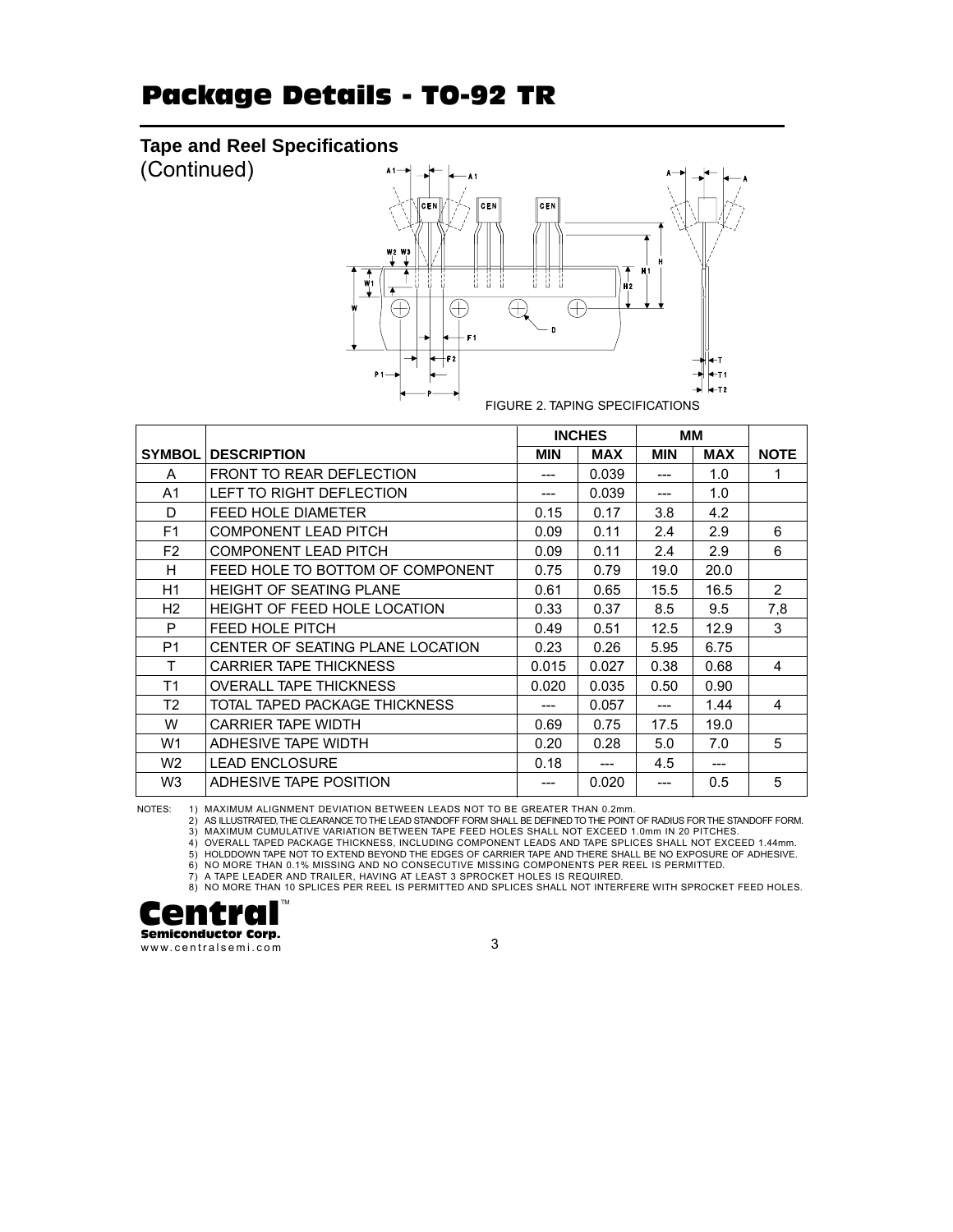# Package Details - TO-92 TR

# **Tape and Reel Specifications**



www.centralsemi.com

TM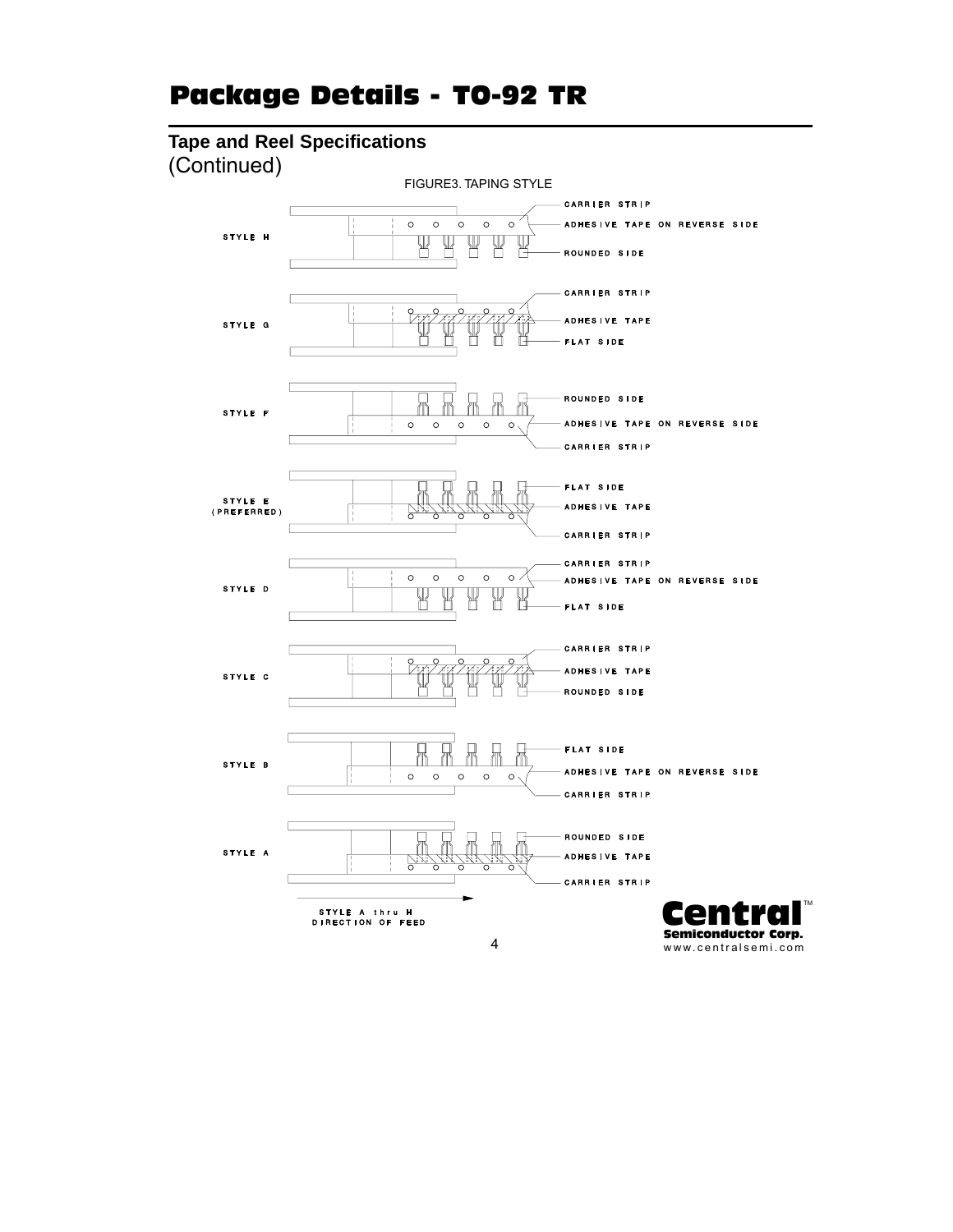## Ammopack

**Specifications** 

## **1.0. PURPOSE:**

This specification defines the TO-92 Ammopack requirements. Devices supplied to this specification are taped in accordance with Electronic Industries Association Standard EIA-468-C.

## **2.0 REQUIREMENTS:**

- 2.1 Tape Requirements: Devices to be taped in accordance with Figure 2.
- 2.2 Style Type: STYLE M (PREFERRED) or STYLE P (See Figures 3 and 4).
- 2.3 Ordering Info: Add suffix to part number to indicate Style Type . Suffix APM For STYLE M (Equivalent to reel pack STYLE E).

Example: CS92B APM (CS92B SCR, Ammopack STYLE M). or

Suffix APP For STYLE P (Equivalent to reel pack STYLE A). Example: CS92B APP (CS92B SCR, Ammopack STYLE P).

2.4 Packaging Base: Devices to be taped 2000 pieces per Ammopack.



FIGURE 1. PHYSICAL DIMENSIONS All Dimensions in Inches (mm)

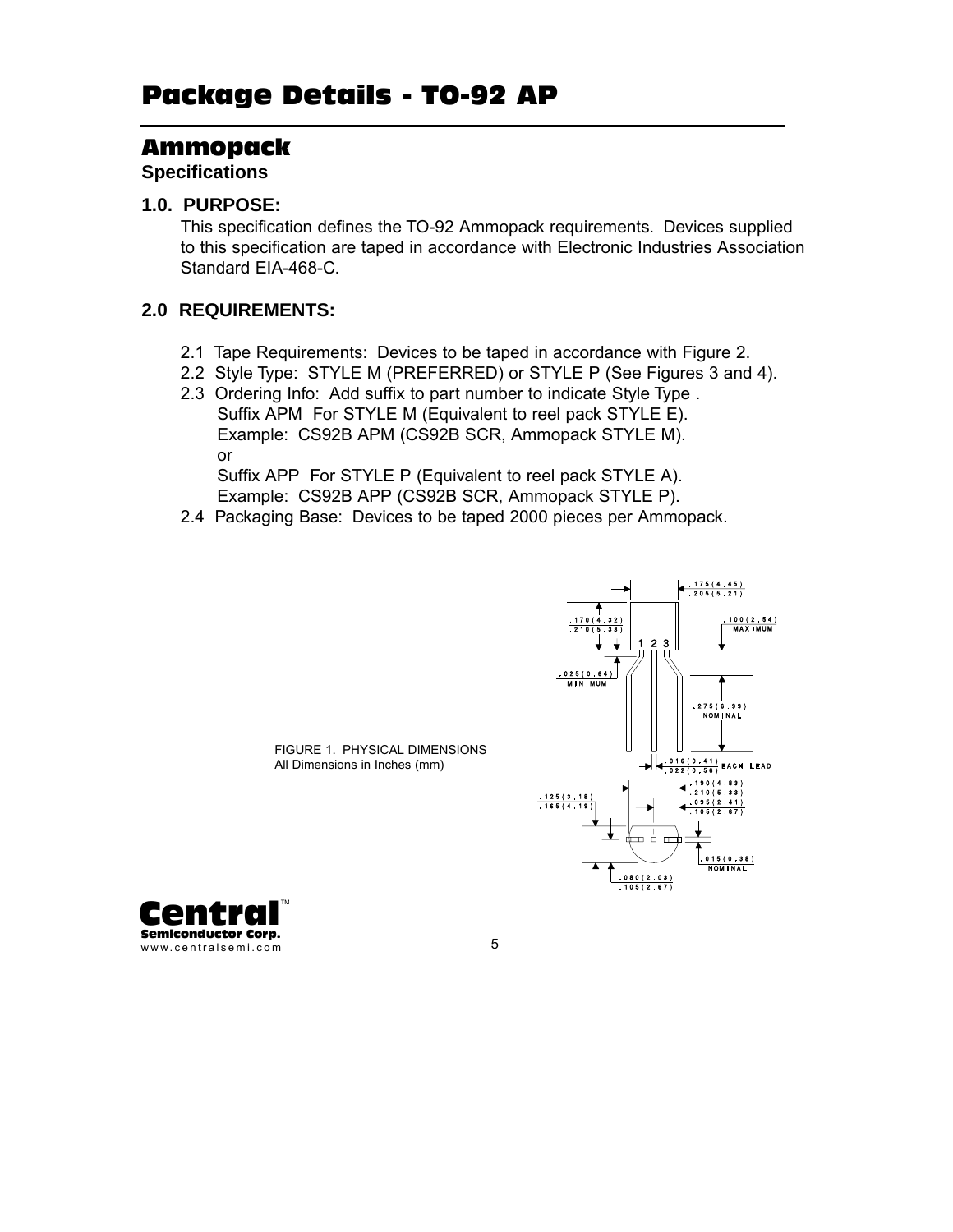# TO-92 Ammopack

**Specifications** 

(Continued) FIGURE 2. (TAPING SPECIFICATIONS)



|                |                                     |            | <b>INCHES</b> |            | ΜМ         |                |
|----------------|-------------------------------------|------------|---------------|------------|------------|----------------|
| <b>SYMBOL</b>  | <b>DESCRIPTION</b>                  | <b>MIN</b> | <b>MAX</b>    | <b>MIN</b> | <b>MAX</b> | <b>NOTE</b>    |
| A              | <b>FRONT TO REAR DEFLECTION</b>     |            | 0.039         |            | 1.0        | 1              |
| A1             | LEFT TO RIGHT DEFLECTION            |            | 0.039         |            | 1.0        |                |
| D              | <b>FEED HOLE DIAMETER</b>           | 0.15       | 0.17          | 3.8        | 4.2        |                |
| F <sub>1</sub> | <b>COMPONENT LEAD PITCH</b>         | 0.09       | 0.11          | 2.4        | 2.9        | 6              |
| F <sub>2</sub> | <b>COMPONENT LEAD PITCH</b>         | 0.09       | 0.11          | 2.4        | 2.9        | 6              |
| H              | FEED HOLE TO BOTTOM OF COMPONENT    | 0.75       | 0.79          | 19.0       | 20.0       |                |
| H1             | <b>HEIGHT OF SEATING PLANE</b>      | 0.61       | 0.65          | 15.5       | 16.5       | $\overline{2}$ |
| H2             | <b>HEIGHT OF FEED HOLE LOCATION</b> | 0.33       | 0.37          | 8.5        | 9.5        | 7,8            |
| P              | FEED HOLE PITCH                     | 0.49       | 0.51          | 12.5       | 12.9       | 3              |
| P <sub>1</sub> | CENTER OF SEATING PLANE LOCATION    | 0.23       | 0.26          | 5.95       | 6.75       |                |
| T              | <b>CARRIER TAPE THICKNESS</b>       | 0.015      | 0.027         | 0.38       | 0.68       | 4              |
| T1             | <b>OVERALL TAPE THICKNESS</b>       | 0.020      | 0.035         | 0.50       | 0.90       |                |
| T2             | TOTAL TAPED PACKAGE THICKNESS       |            | 0.057         |            | 1.44       | 4              |
| W              | <b>CARRIER TAPE WIDTH</b>           | 0.69       | 0.75          | 17.5       | 19.0       |                |
| W1             | ADHESIVE TAPE WIDTH                 | 0.20       | 0.28          | 5.0        | 7.0        | 5              |
| W <sub>2</sub> | <b>LEAD ENCLOSURE</b>               | 0.18       | ---           | 4.5        | $---$      |                |
| W3             | ADHESIVE TAPE POSITION              |            | 0.020         |            | 0.5        | 5              |

NOTES: 1) MAXIMUM ALIGNMENT DEVIATION BETWEEN LEADS NOT TO BE GREATER THAN 0.2mm.<br>2) AS ILLUSTRATED,THE CLEARANCE TO THE LEAD STANDOFF FORM SHALL BE DEFINED TO THE POINT OF RADIUS FOR THE STANDOFF FORM.<br>3) MAXIMUM CUMULATI

5) HOLDDOWN TAPE NOT TO EXTEND BEYOND THE EDGES OF CARRIER TAPE AND THERE SHALL BE NO EXPOSURE OF ADHESIVE.

6) NO MORE THAN 0.1% MISSING AND NO CONSECUTIVE MISSING COMPONENTS PER REEL IS PERMITTED.<br>7) A TAPE LEADER AND TRAILER, HAVING AT LEAST 3 SPROCKET HOLES IS REQUIRED.

8) NO MORE THAN 10 SPLICES PER REEL IS PERMITTED AND SPLICES SHALL NOT INTERFERE WITH SPROCKET FEED HOLES.

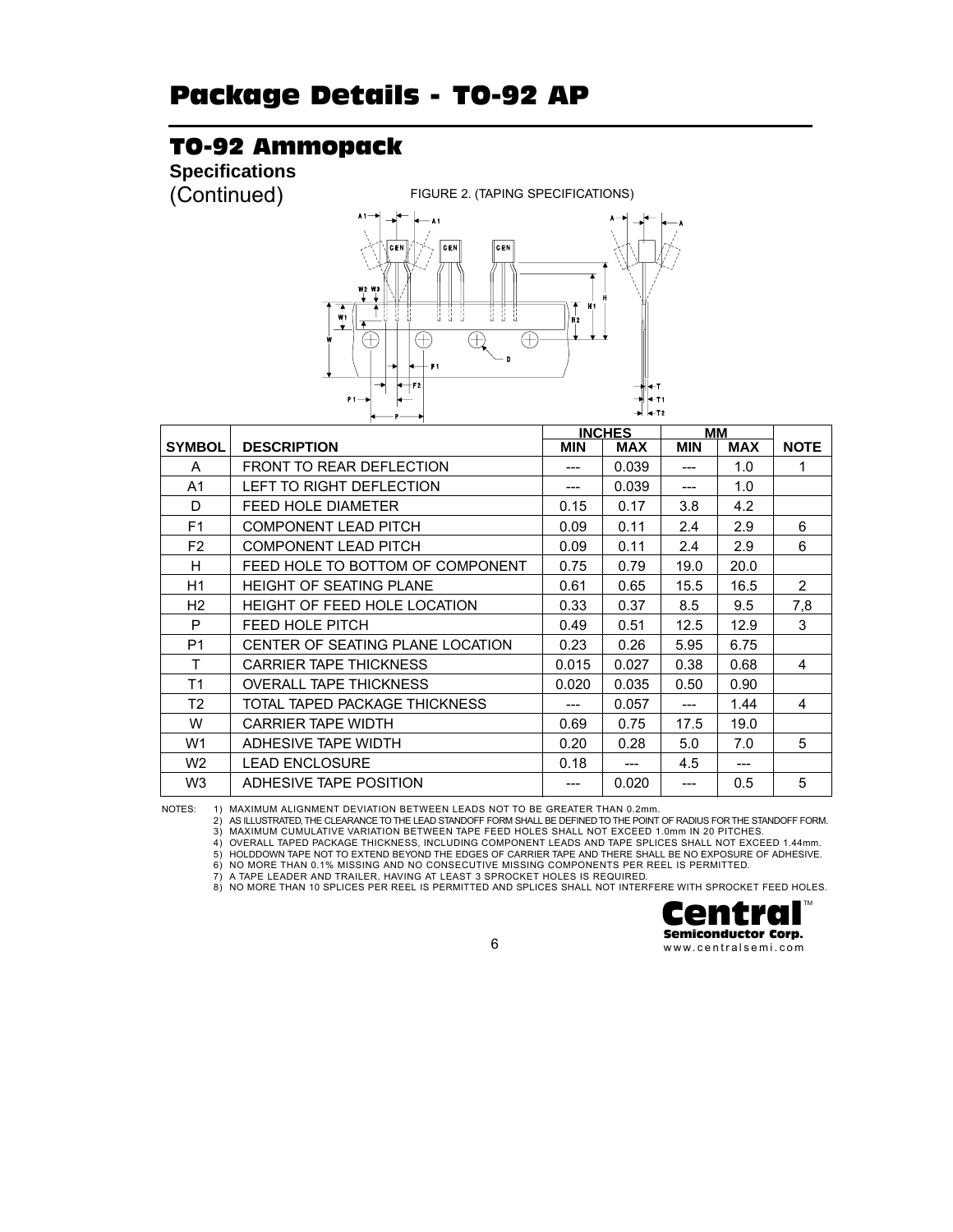# Ammopack

**Specifications** (Continued)



Note: The box is accessible from either side depending upon whether PIN 1 or PIN 3 is required at the leading edge.